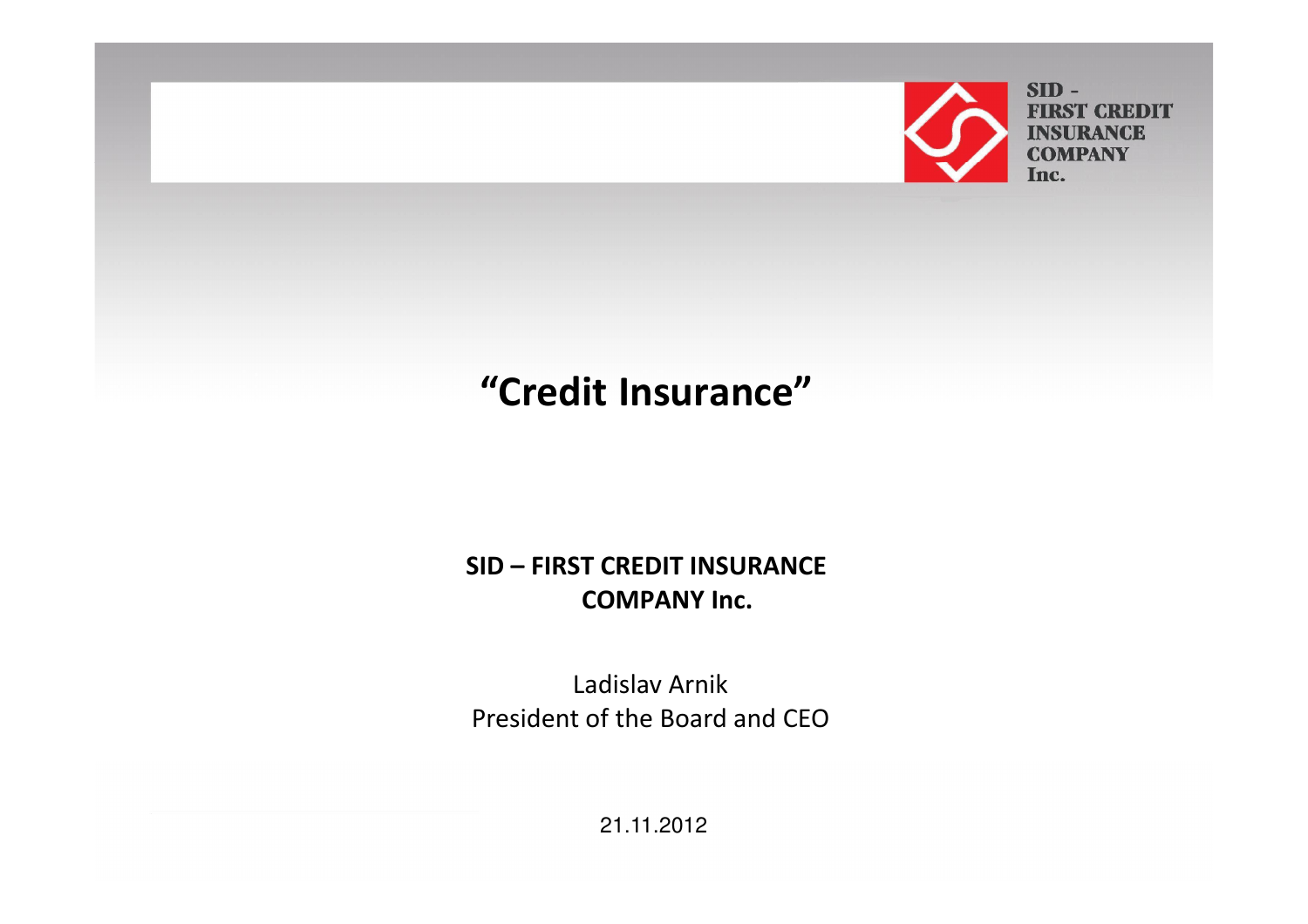

- Mission and vision of PKZ
- Instruments of protection against non payment
- Credit insurance
- Insurance benefits
- Assessment of the buyer & Sources
- •Paper industry, publishing, graphics
- References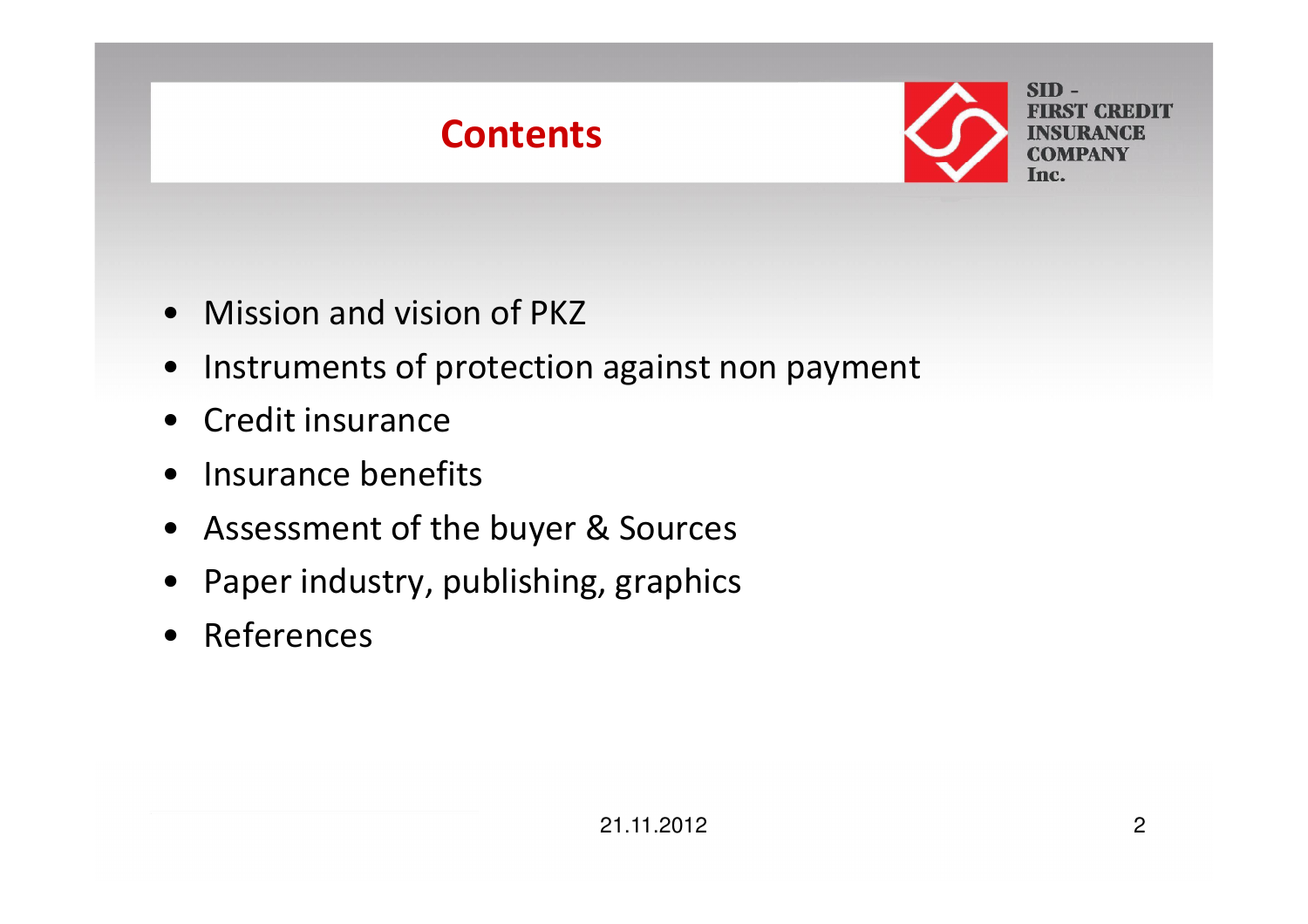# Mission and vision PKZ



#### Mission:

Providing **safe** financial security in the sale of goods and services and thus promoting trade and economic development

#### Vision:

- A specialised credit insurance company with a dominant market share among the insurance companies based inSlovenia
- Specialists for the region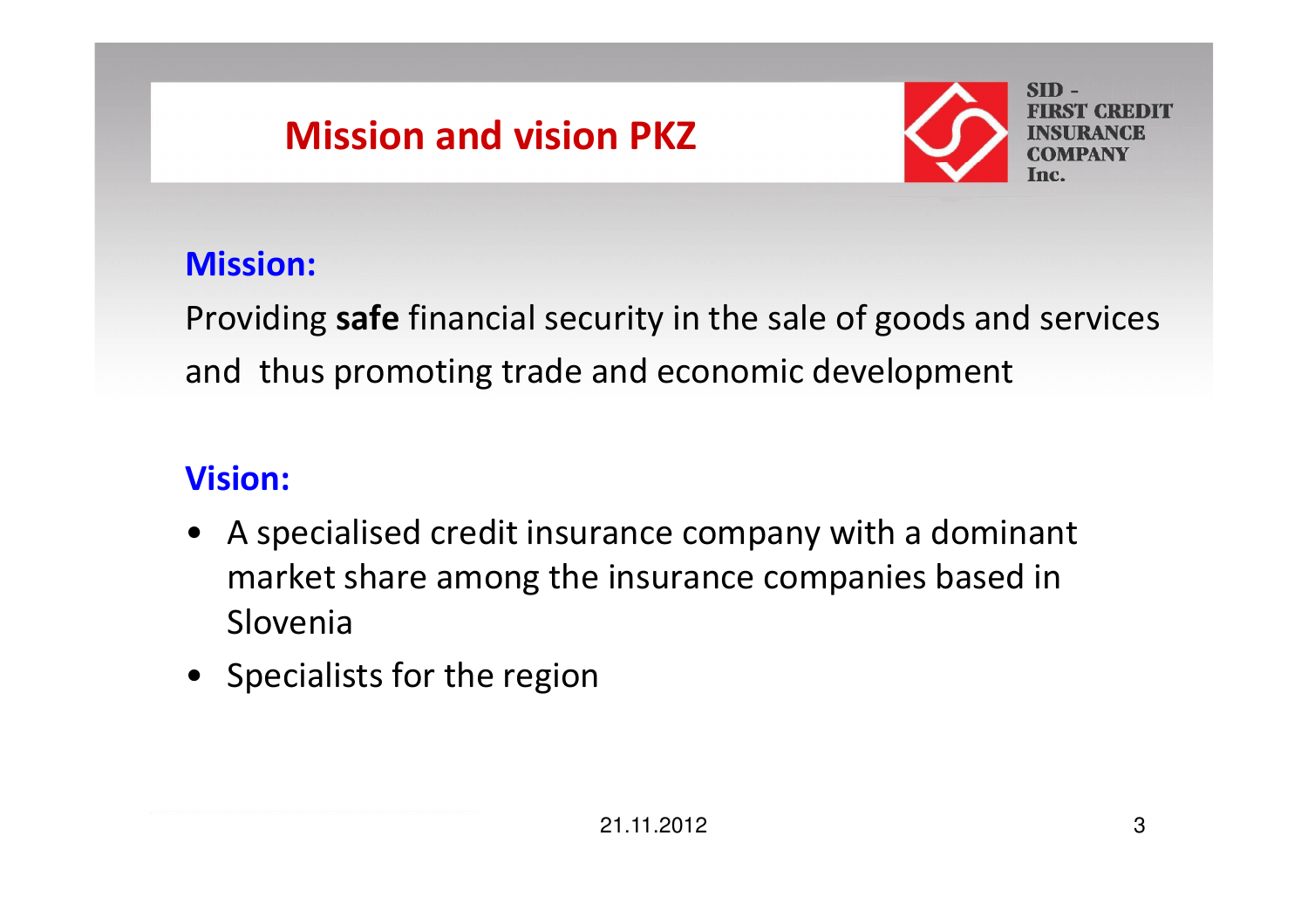## Instruments of protection against default in payment



- Advance payment
- Bank instruments
- Factoring
- Self insurance
- Credit insurance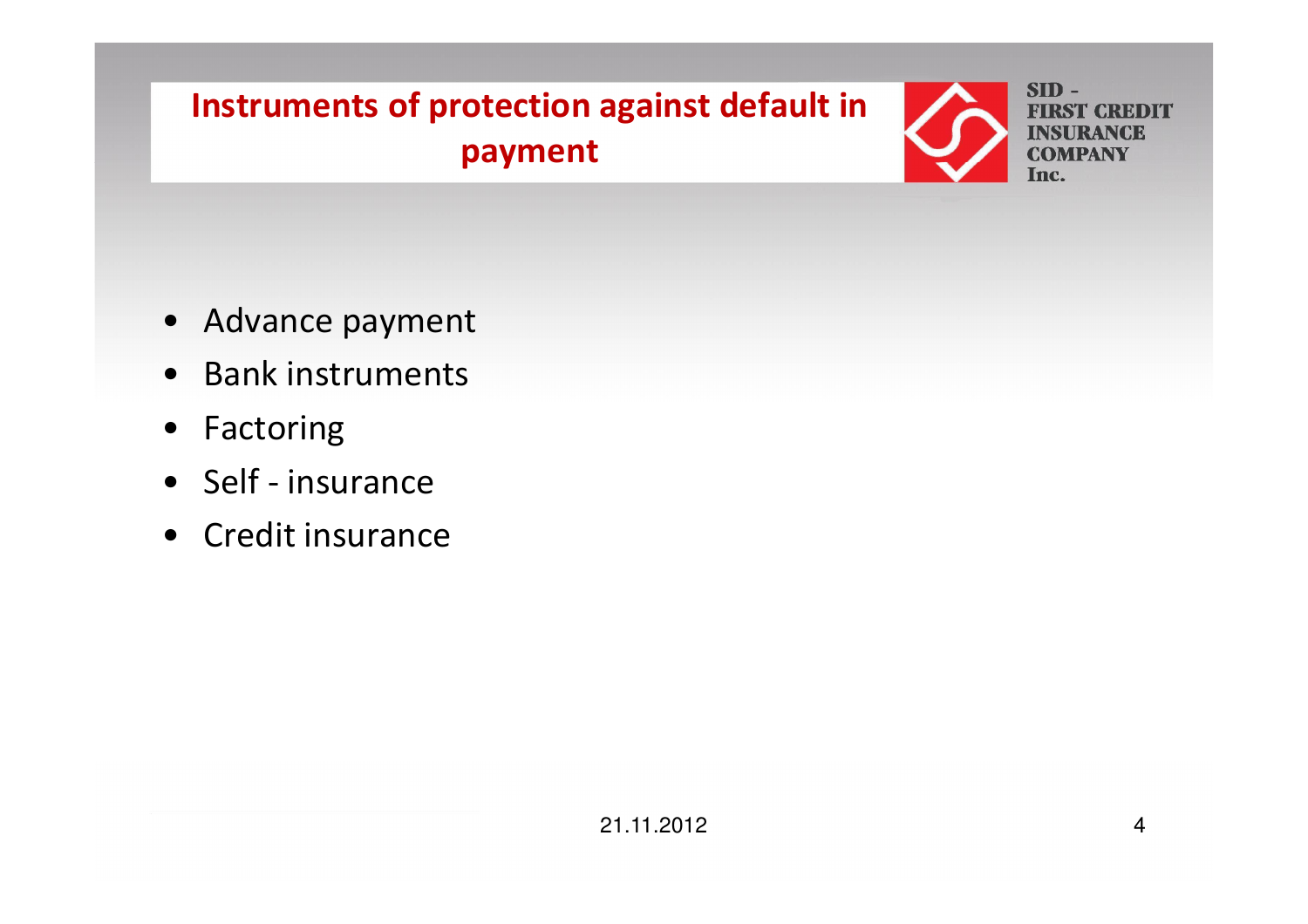#### Short Term Turnover covered in bln. USD



 $SID -$ **FIRST CREDIT INSURANCE COMPANY** Inc.



Vir: Berne Union

21.11.2012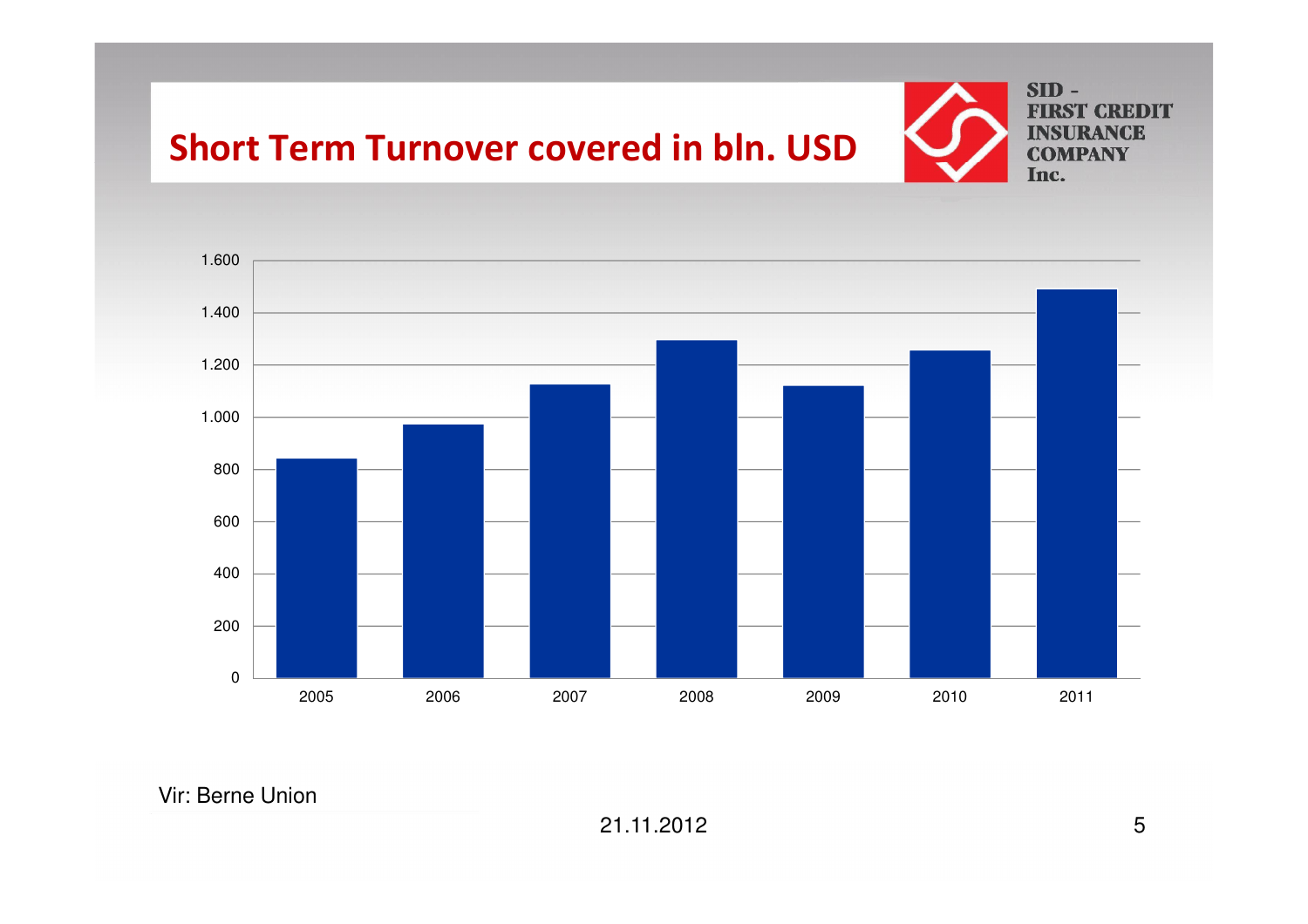



- 26, 1 billion EUR (SLO exports 2011)
- 3,7 billion or 14.4% of Slovenian exports insured with PKZ
- PKZ's exposure per 31.12.2011 <sup>2</sup> billion EUR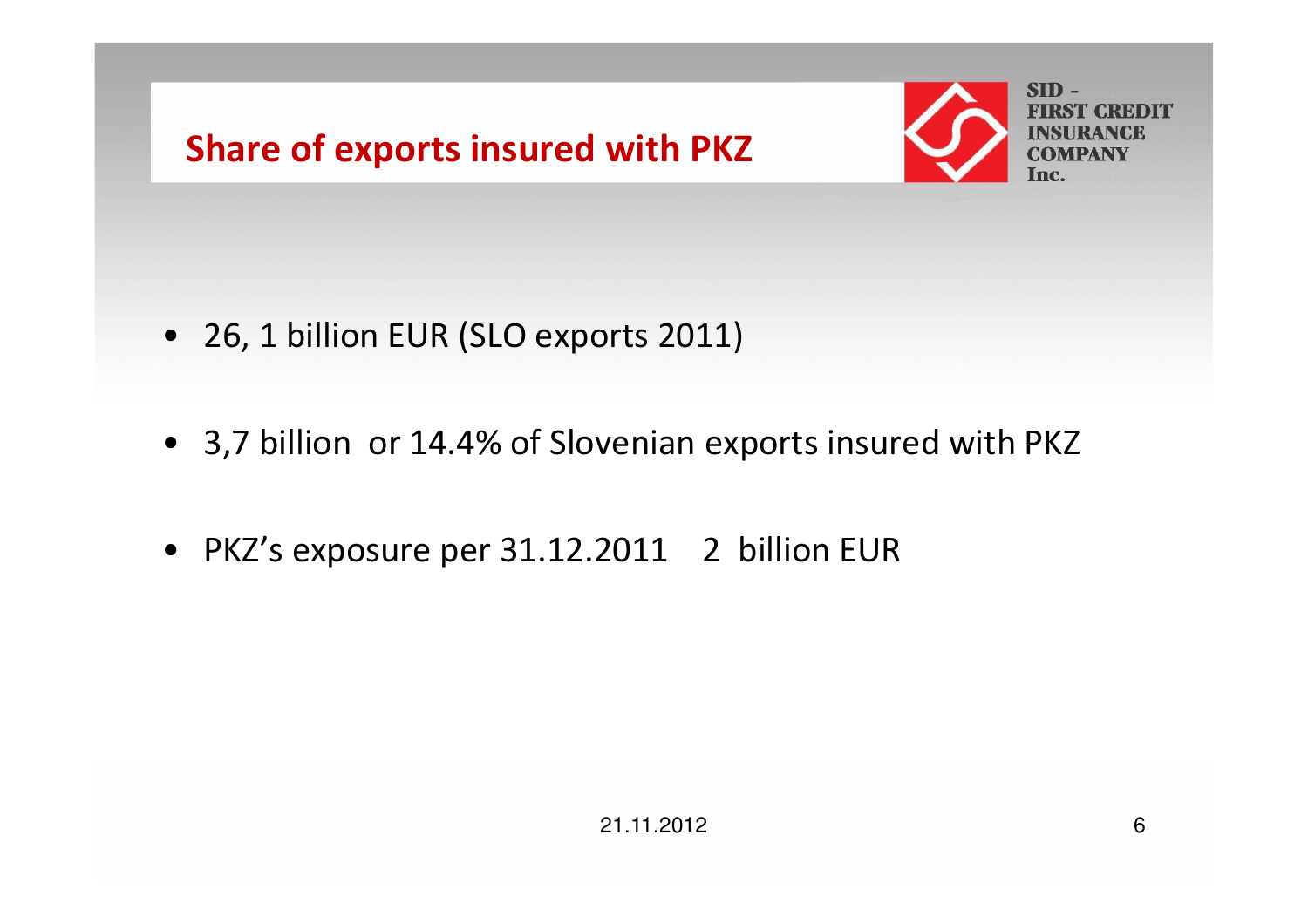# Credit insurance by PKZ



#### SCOPE OF INSURANCE:

• Export credits to foreign and domestic debtors with agreed term of payment which does not exceed 180 days

#### INSURED EVENT:

- $\bullet$ Permanent insolvency or bankruptcy
- •Protracted default

#### EXCLUSION:

- $\bullet$ Letters of credit
- $\bullet$ Guarantees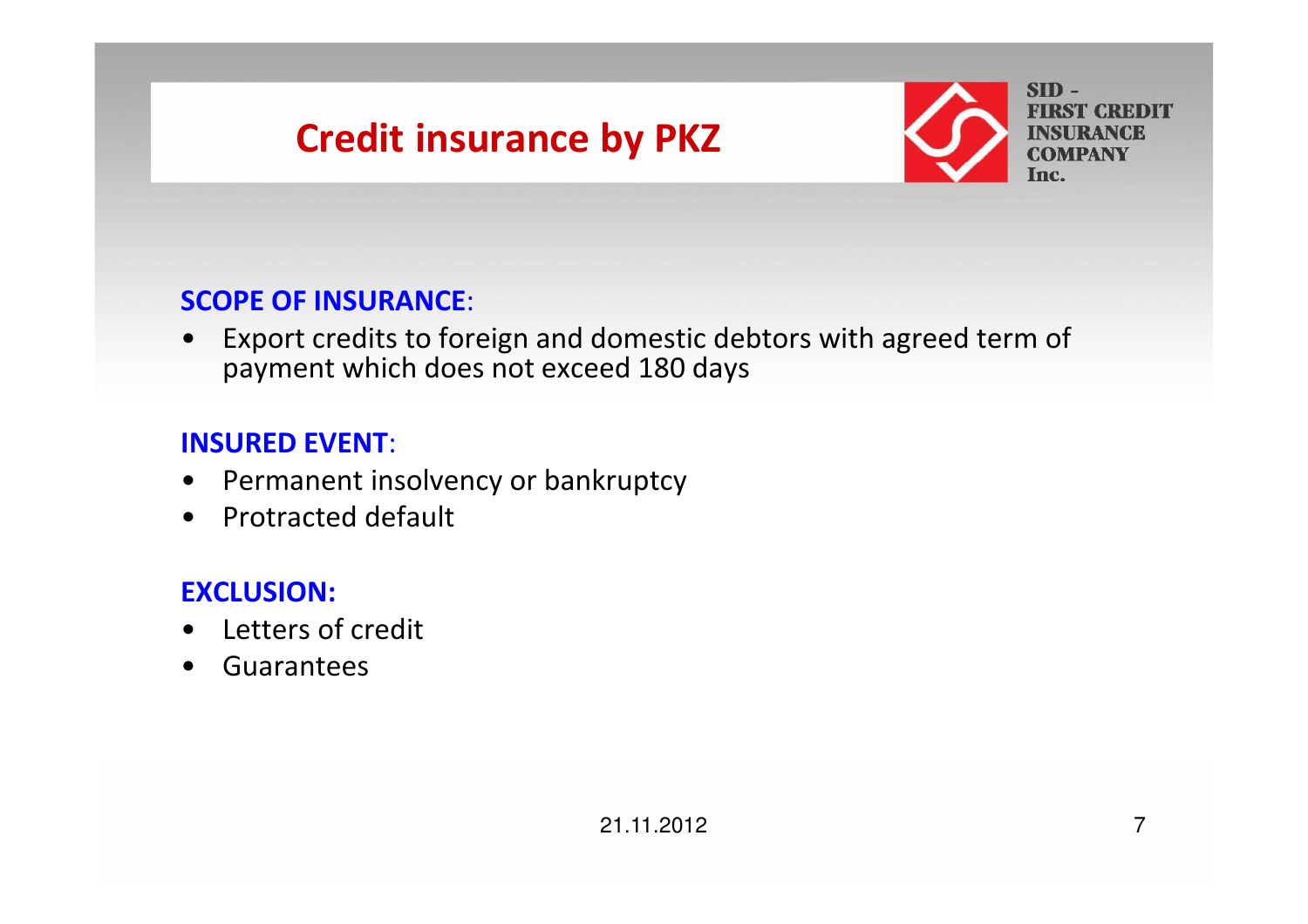### Countries per premium and turnover insured to PKZ in 2011





21.11.2012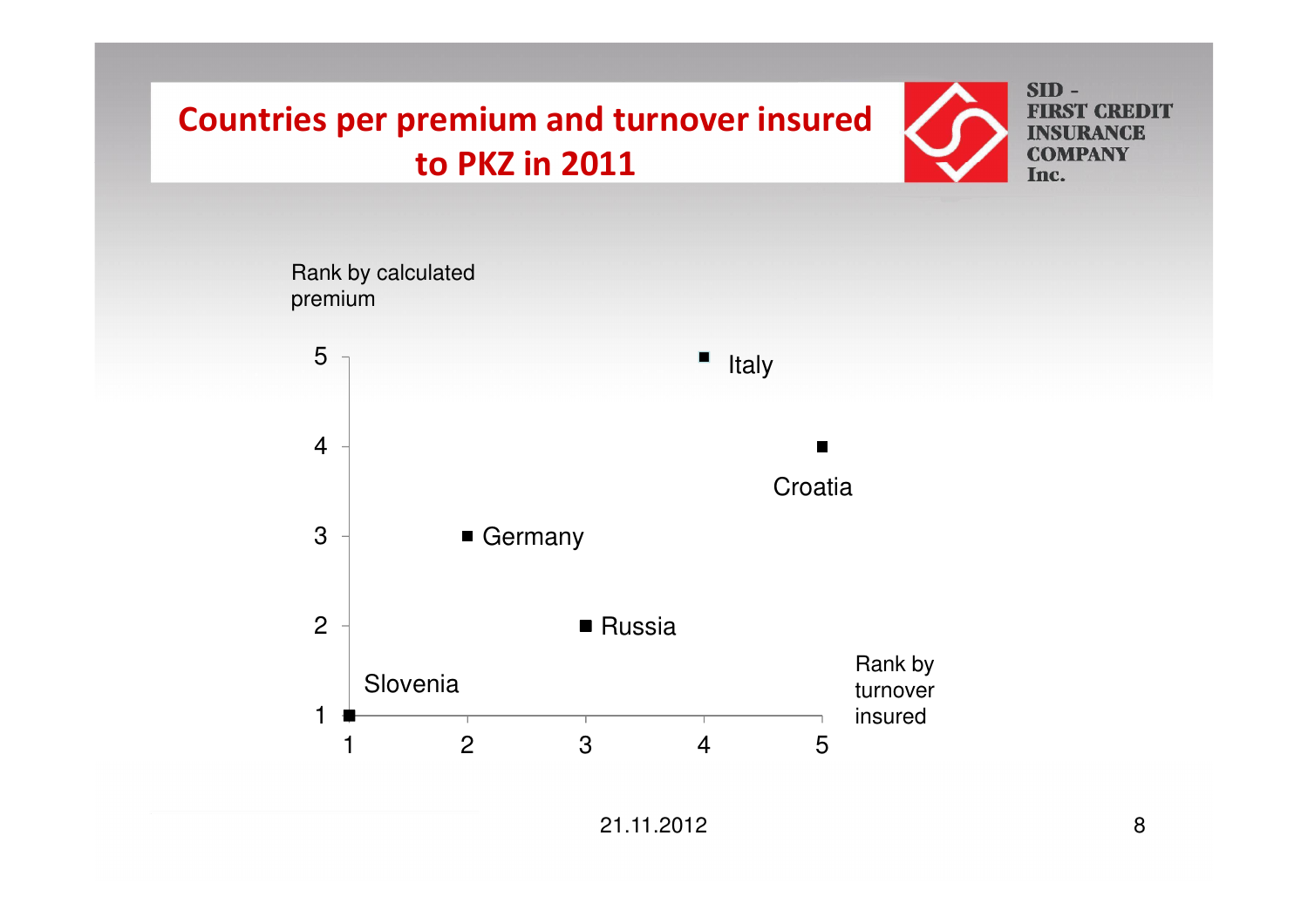## Insurance benefits



### Payment of indemnity when insurance event occurs:

- $\bullet$ better planning of cash flow
- better financial conditions and credit report of a company
- debt collection assistance

#### Increase regulation of business:

- awareness of risks in sales
- easier decision to select new buyers
- fresh information on buyers/monitoring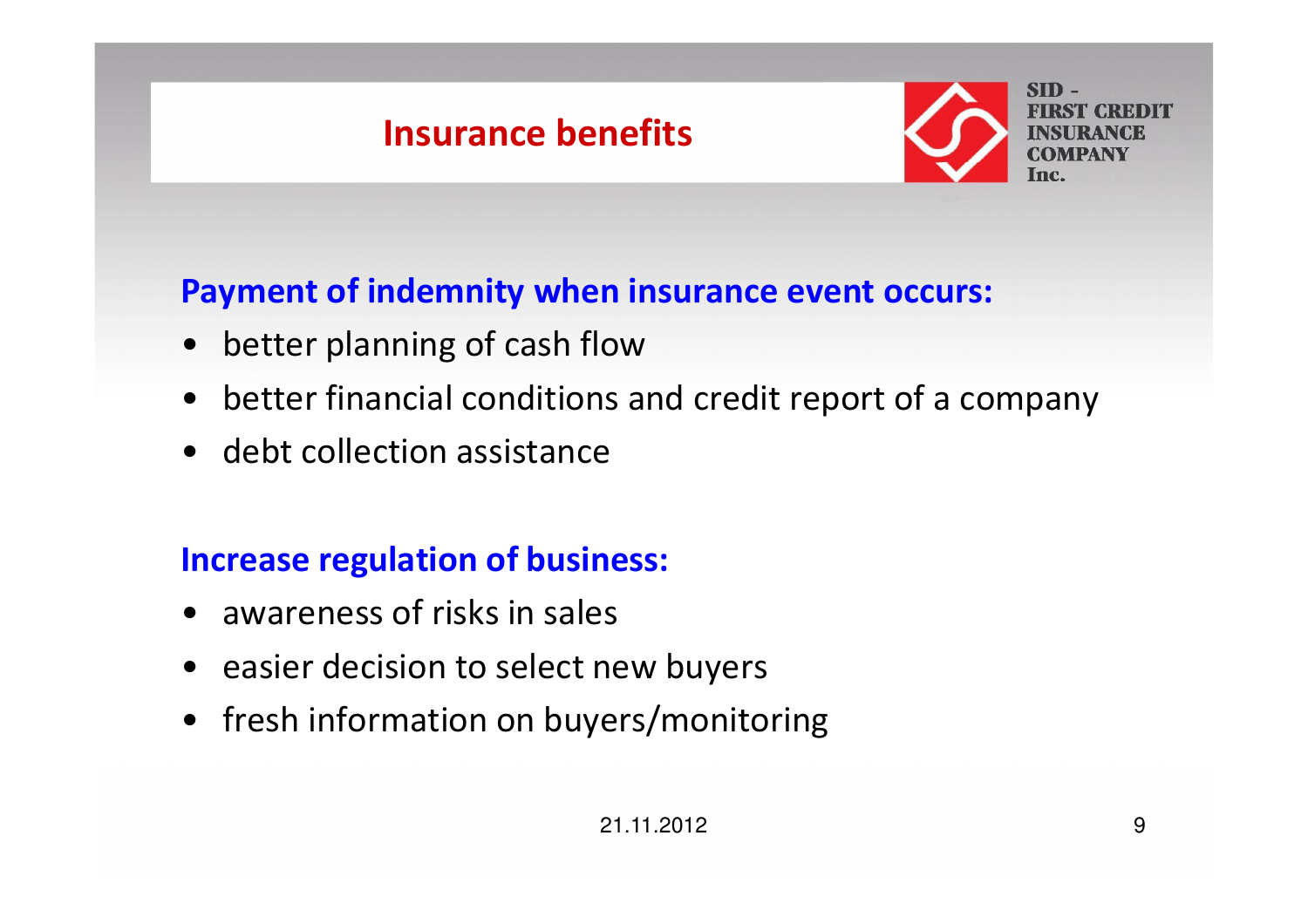



- Cooperation with 25 credit report agencies, ECA's and other credit insurers:
- -D&B
- Creditreform
- Prokolekt

.

.

.

.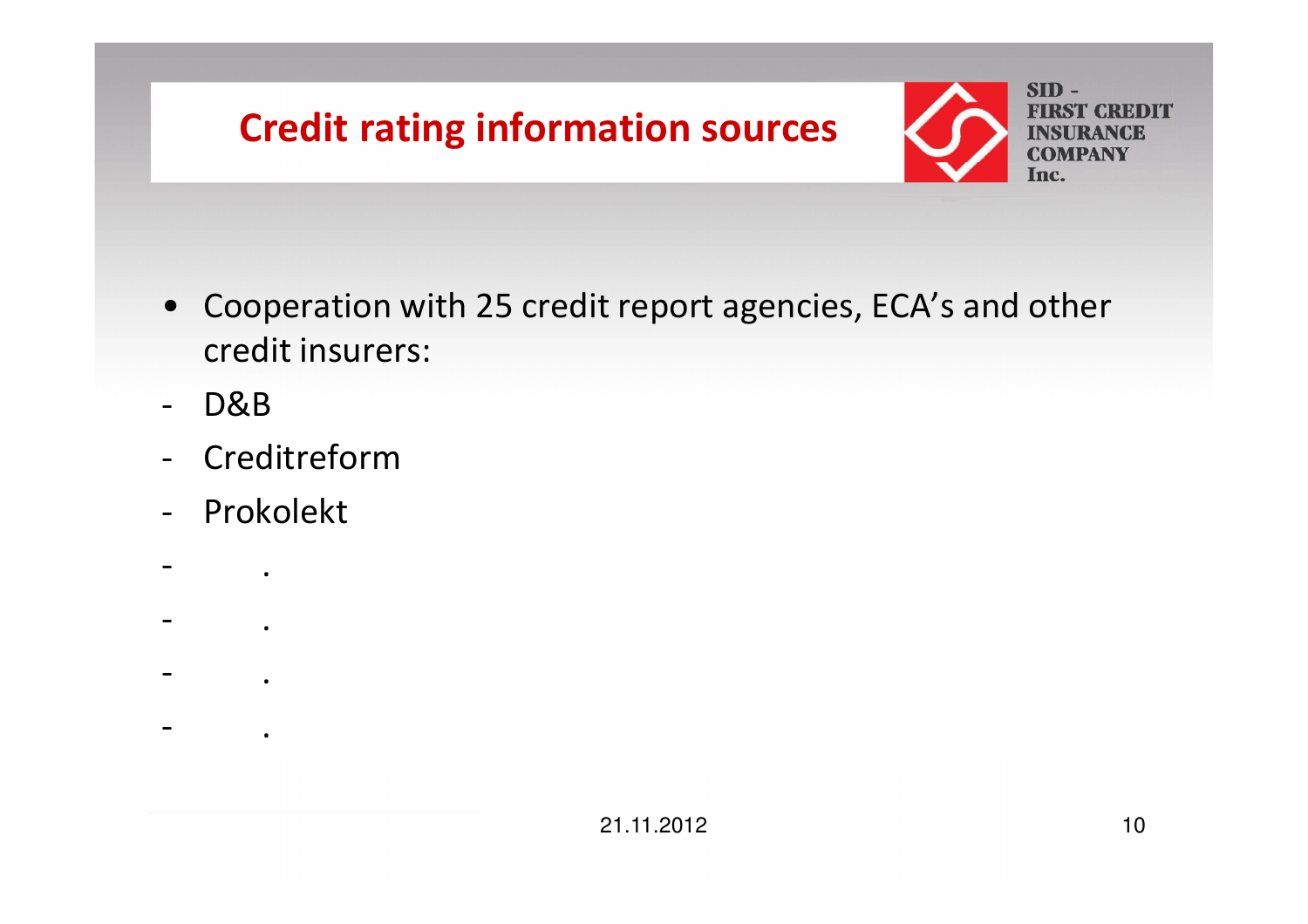



- Crucial figures from Balance Sheet + P&L Account
- Calculated financial ratios
- Soft information from insured and information frommedia
- Analysis of sector
- Analysis of country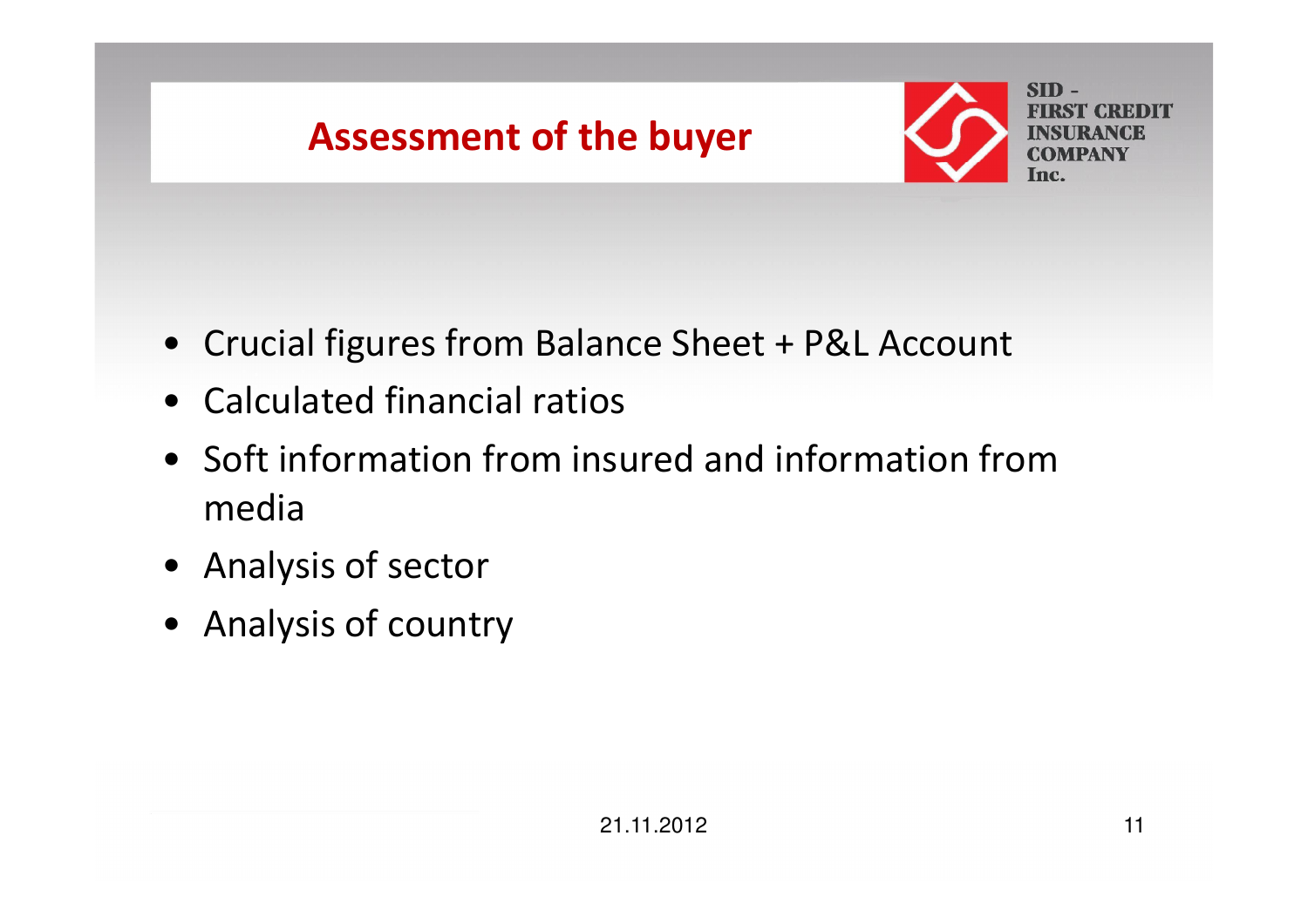# Monitoring



### BUYER

- Updates from credit report agencies
- Acquiring new financial statements
- $\bullet$ Utilization check
- Payment discipline check
- News from media

## **SECTOR**

- Constant monitoring of development in specific sector **COUNTRIES**
- Constant monitoring of development in specific country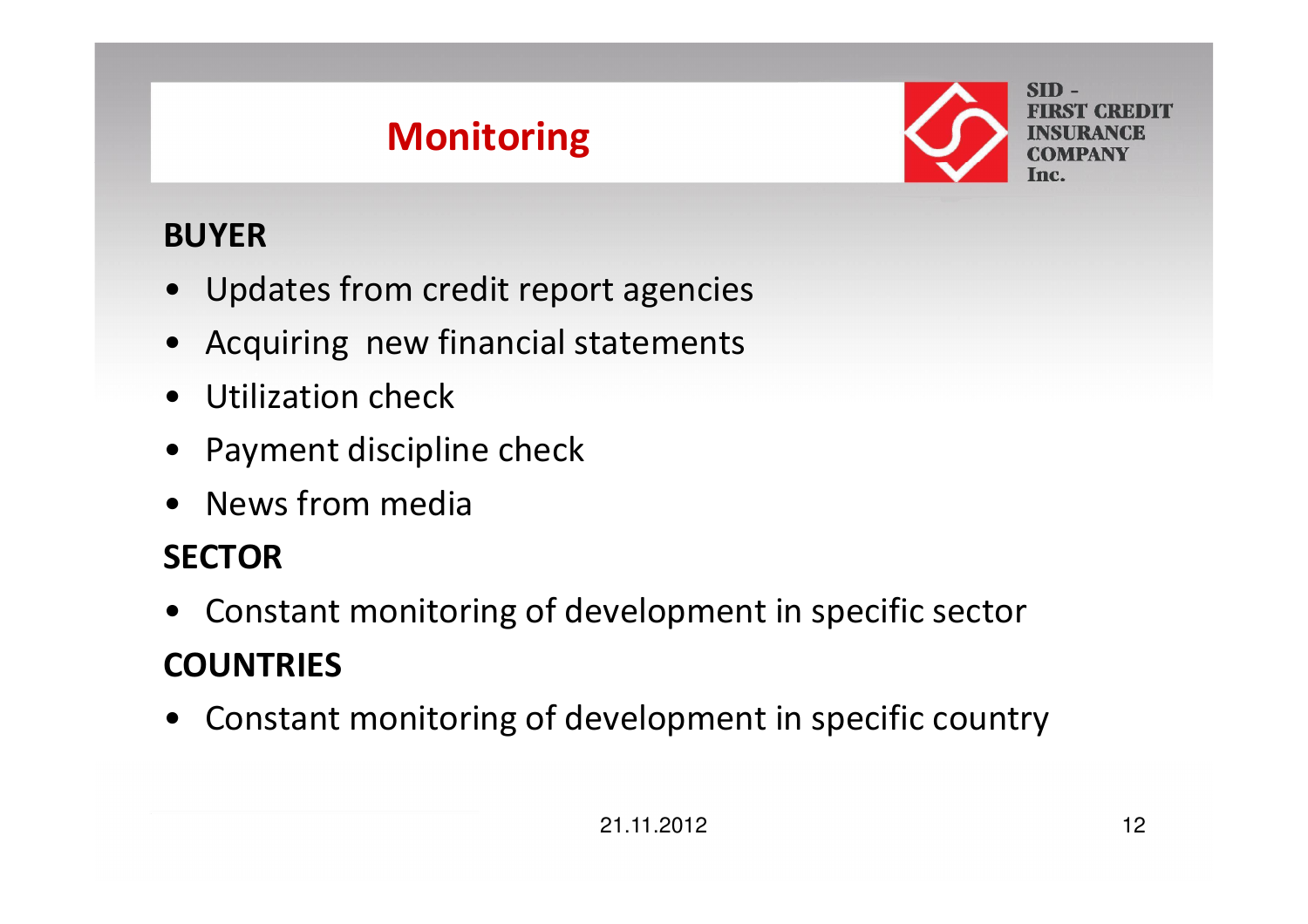

- Highly fragmentised sector
- Majority of world's growth in Asia (growth of countries in development, predominately in Asian – pacific region)
- • Important threat are internet media (mostly in developed countries)
- High dependency from volatile prices of raw material and energy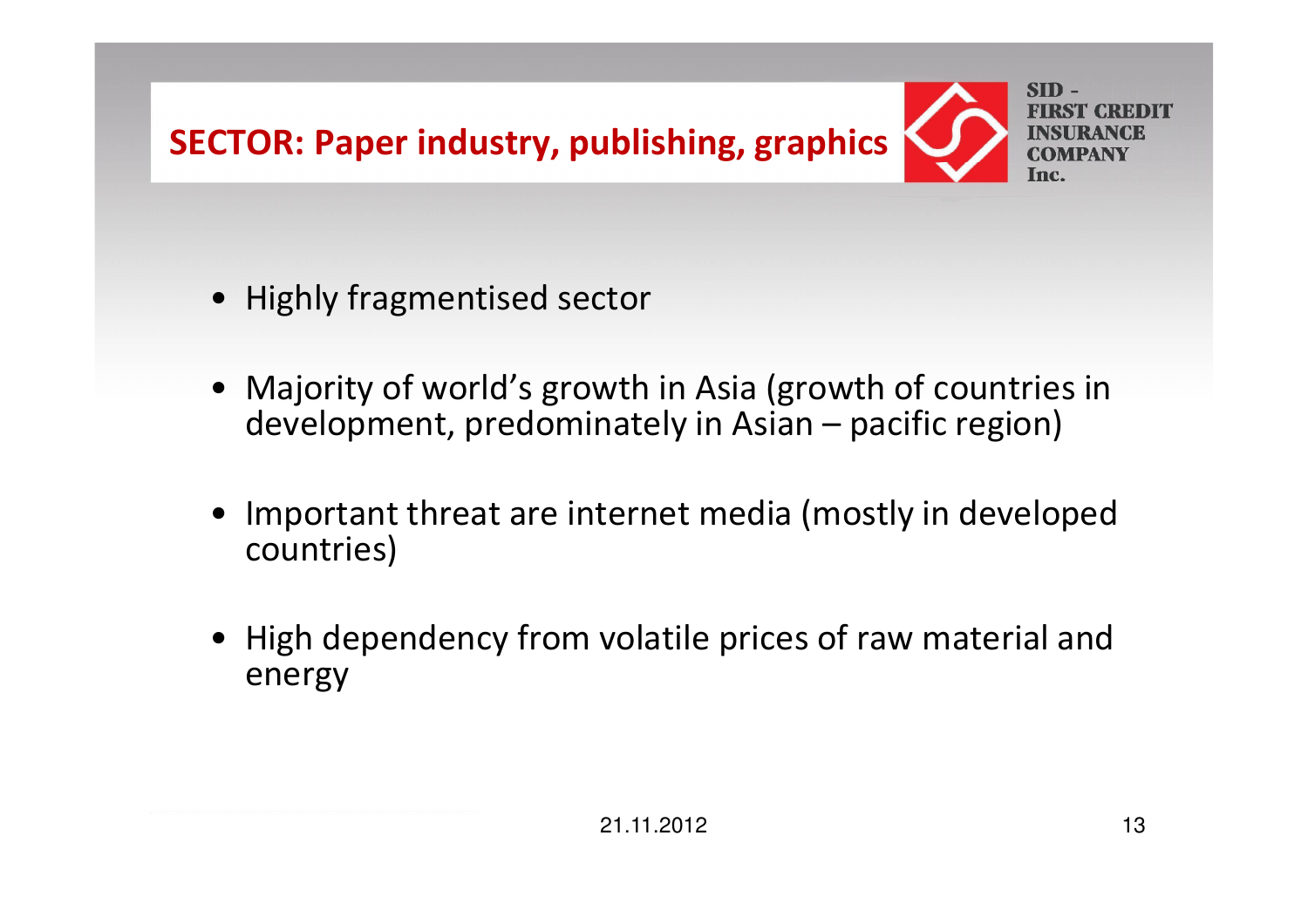### Exposure in sector



PKZ's exposure (in EUR) in TOP 5 countries in 2011

- Slovenia 45,4 mio
- Italy 17,3 mio
- Germany 16,2 mio
- Croatia 9,4 mio
- France 9,3 mio

Whole sector 170,3 mio EUR or 8,26 % of whole PKZ's exposure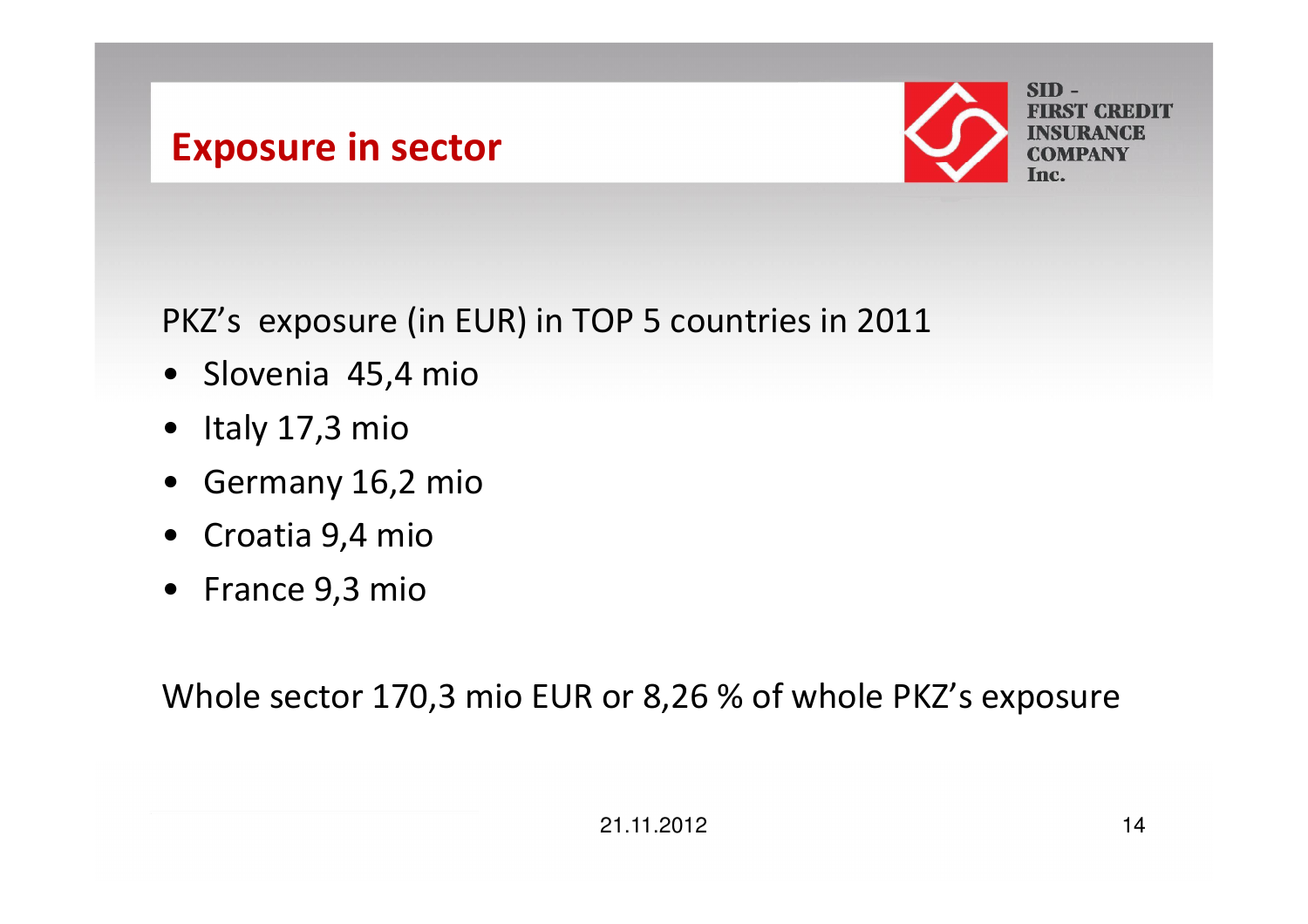### Turnover insured in sector in 2011



- 364.1 mio EUR
- 7 % of all turnover insured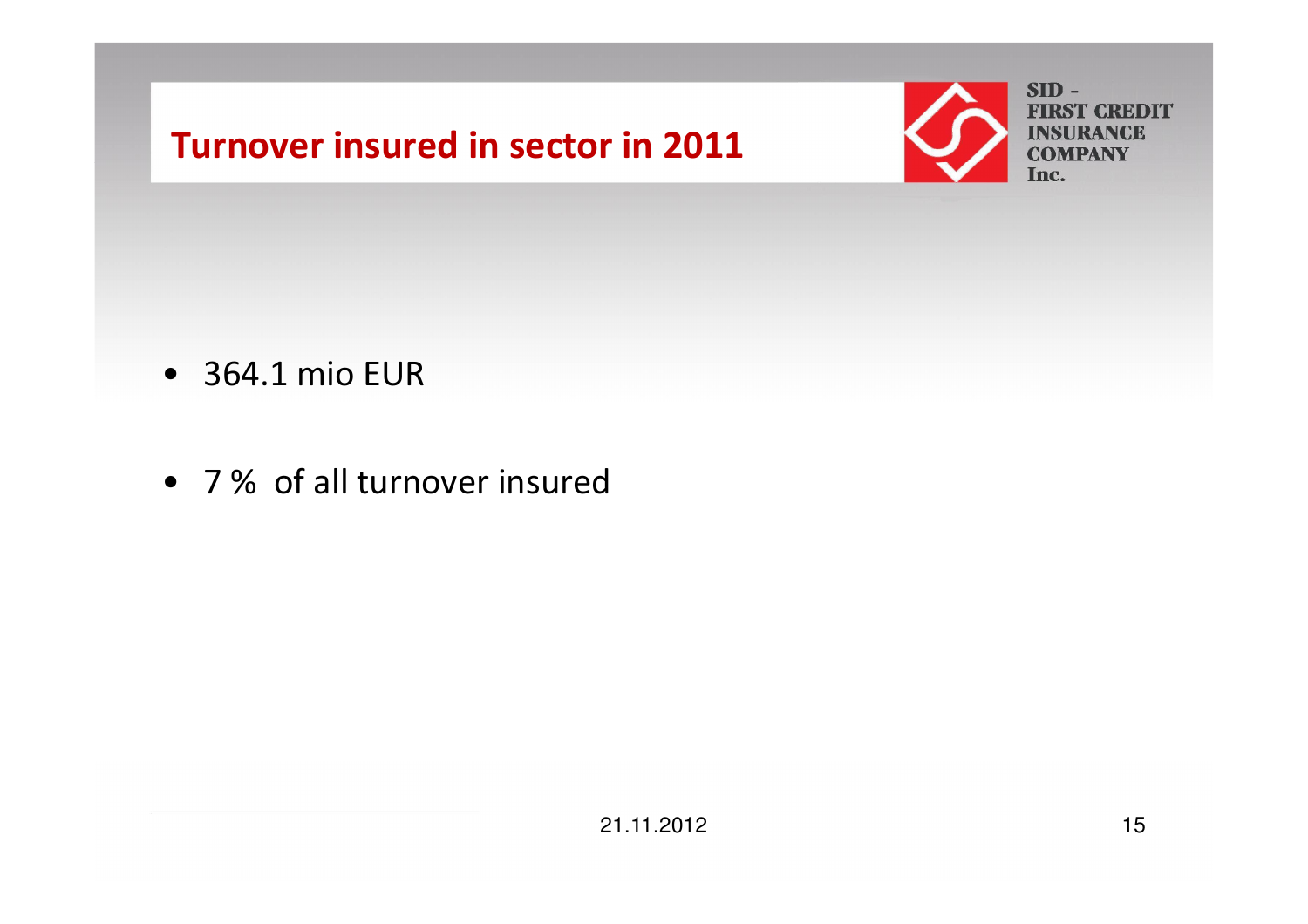



Losses paid and losses under examination per 31.12.2011

- 1.8 mio EUR
- 7% of all paid losses and losses under examination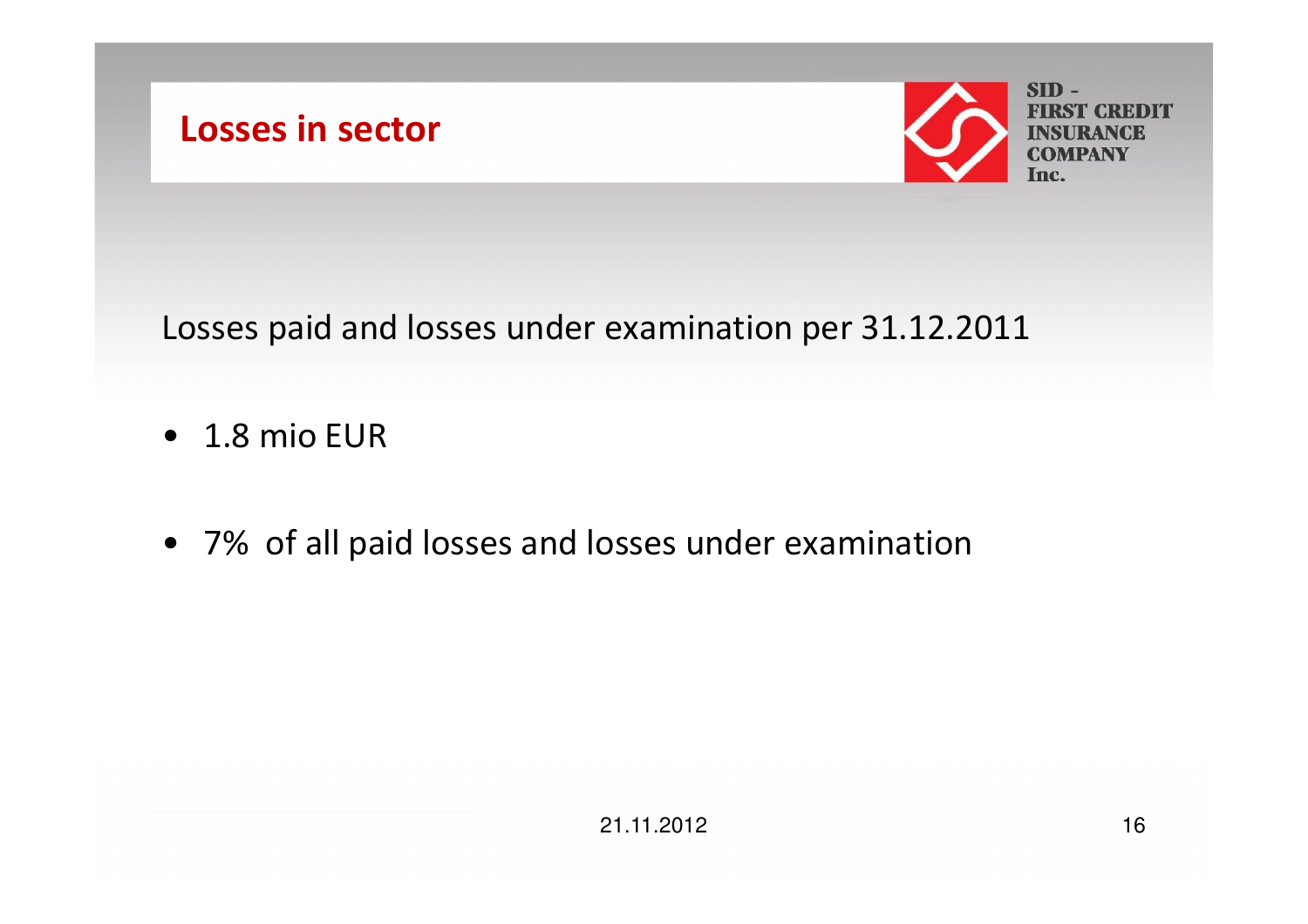# References



**FIRST CREDIT INSURANCE COMPANY** Inc.

- •PAPIRNICA VEVČE
- Group VIPAP
- •GORIČANE
- Group GORENJE
- Group KRKA
- Group HELIOS